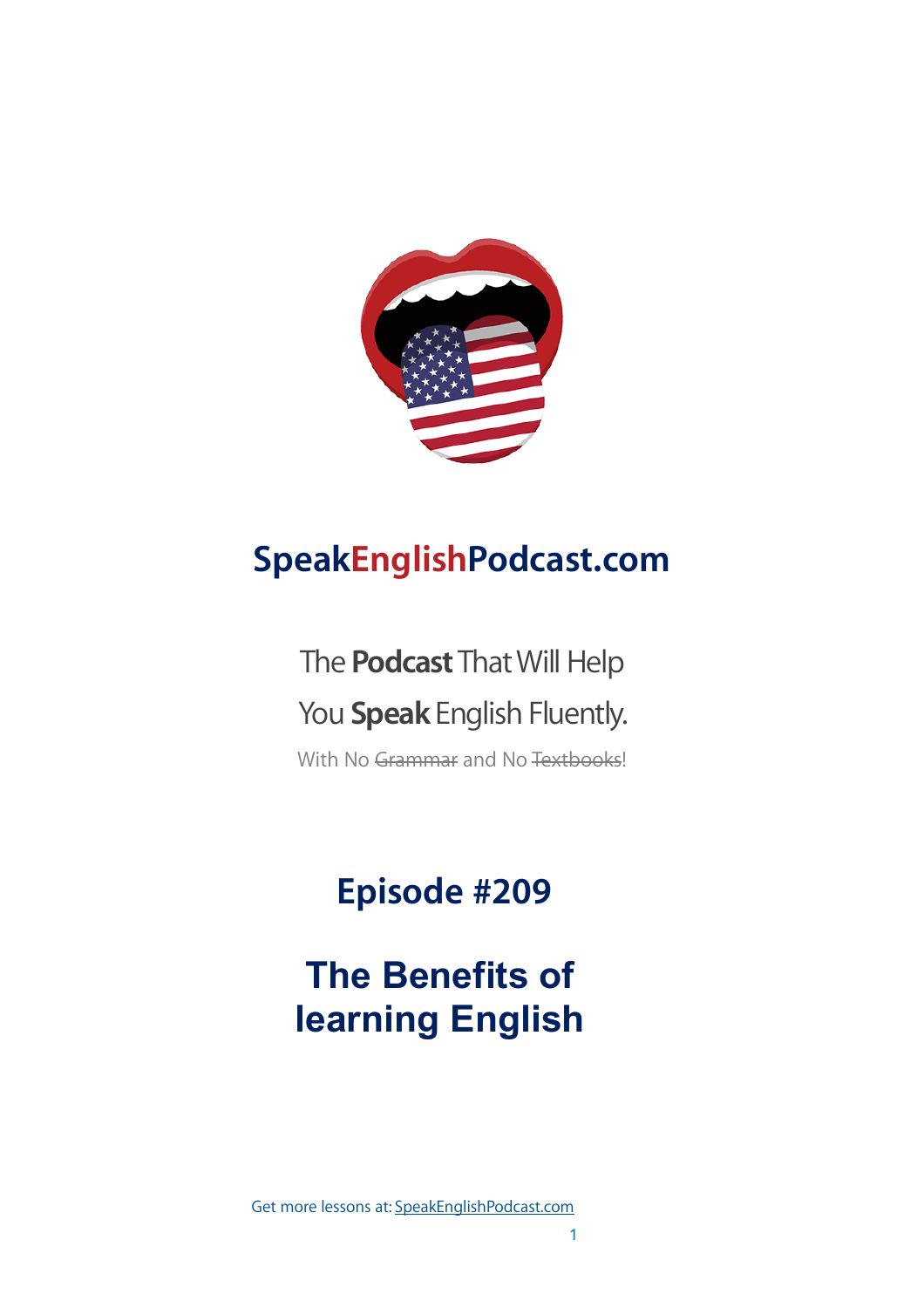Are there any **benefits to learning English as an adult**? There are many. Let's take a look at some in this episode.

Hi, I am Georgiana, your English teacher and founder of [SpeakEnglishPodcast.com](http://speakenglishpodcast.com/). Speaking English is way easier than you think. You just need to use the right materials and techniques.

Today I am going to talk about the **benefits of learning English as an adult.** And the truth is that there are many, and some of them are surprising.

And with a mini-story, you will practice your spoken English. I'll ask you lots of questions that you'll have to answer right away. It's like having a conversation with another person in English.

Before we get started, go to my website [SpeakEnglishPodcast.com](http://SpeakEnglishPodcast.com) to get the transcript. It's free!

Ok. Let's start!

## **#1 It is an excellent exercise for our brain.**

Many times we go to the gym to tone our muscles. We also try to lose weight to be ready for the beach in summer. We don't always succeed, but that's another story. :)

In the same way, learning a new language is like sending our brain to the gym. We stimulate it with all sorts of new sounds, words we didn't know, grammar, expressions, and other elements.

This mental exercise is very healthy, as **we help our brain to stay active**. Many experts recommend learning a language when we are older to maintain our cognitive ability. It helps us to improve our memory and concentration.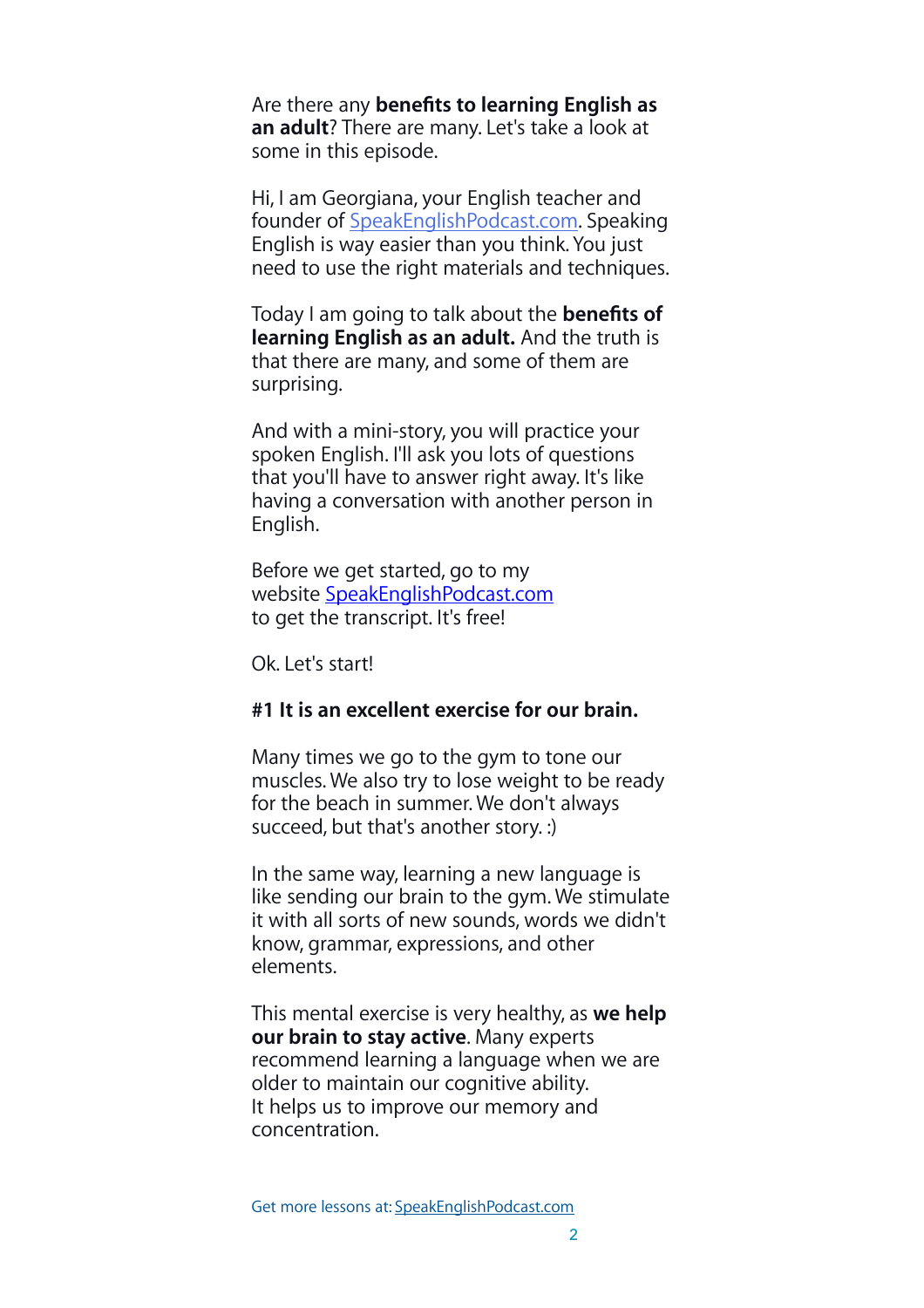Imagine the number of words you end up learning—all of them new. And then, you have to learn how to use them according to context, sentence order, etc. All this new information accumulates in an orderly fashion in our brain and is ready to be used. This process improves our ability to remember all kinds of things.

Moreover, we learn to concentrate better. For example, when you listen to this episode, your concentration level is higher than when you listen to an episode in your mother tongue. So, it's a great thing!

#### **#2 You learn a new culture and a new way of thinking.**

Every language is necessarily linked to culture. This implies customs, ways of understanding life, traditions, habits, values, and history. I find discovering a new culture fascinating. It serves to learn something new and contrast and reevaluate the culture in your own country. In addition, you learn to look at things from a new perspective. This can help you to be more original and creative in your daily life.

## **#3 Improve your self-esteem.**

Yes, learning a new language as an adult and conversing with native speakers is an excellent boost to your self-esteem. You feel better because you have achieved something that many people think is impossible.

I remember my first conversations in Spanish. I made mistakes, and my vocabulary was limited, but what a joy to talk to people from other countries! That's always a good feeling.

#### **#4 Make more friends.**

Can you imagine making friends from other countries and cultures while speaking their own language? This is a compelling reason to

Get more lessons at: [SpeakEnglishPodcast.com](https://www.speakenglishpod.com/)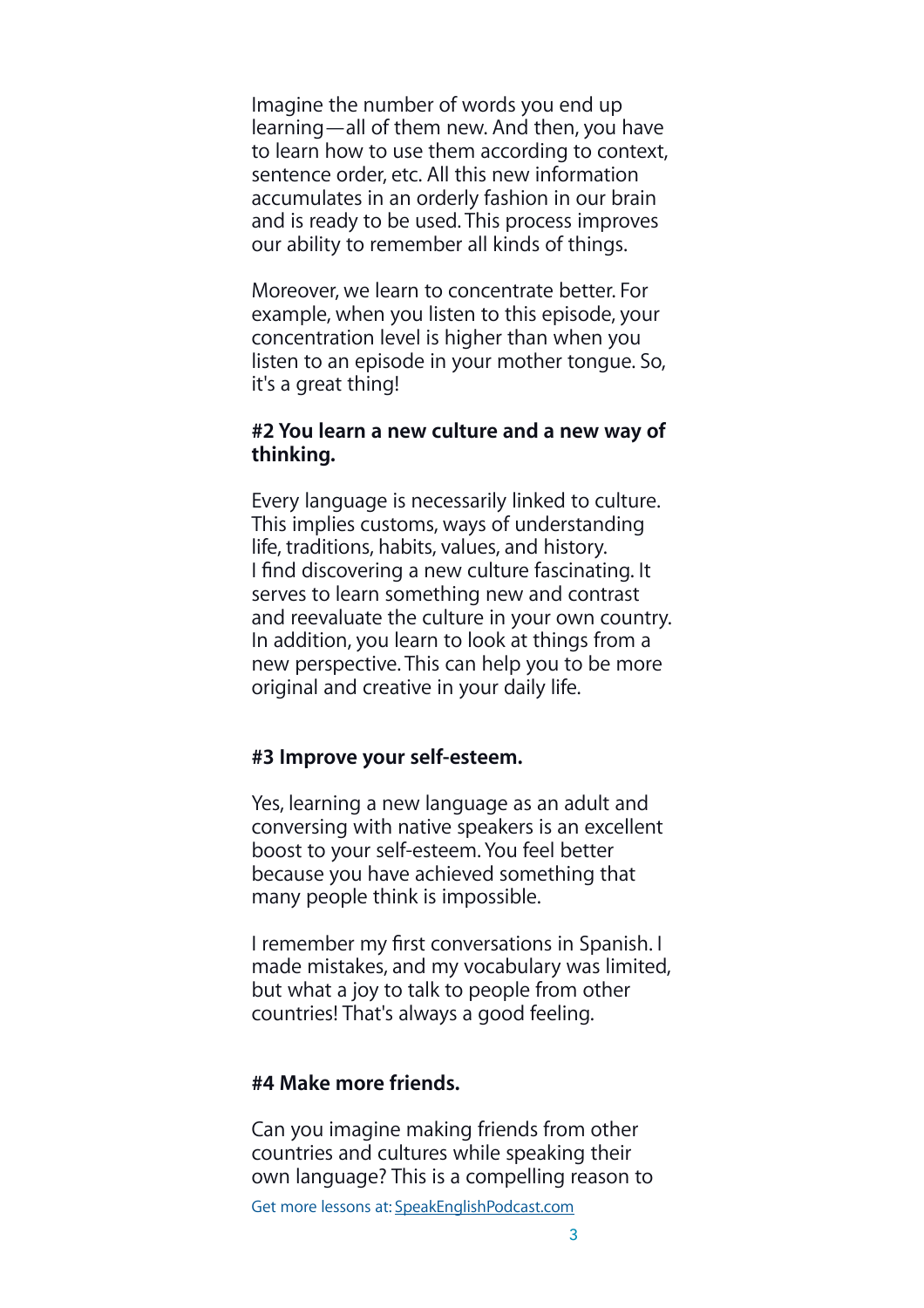study a language. Human relationships are vital, and they help you consolidate what you have learned. So, I suggest you practice your English with people from English-speaking countries. Remember that now, with the internet, you can use any video call app to communicate with anyone in the world.

# **#5 Get a better job.**

Finally, learning a second language allows you to improve your resume and your chances of finding a good job. In an increasingly globalized world, knowing at least a second language is crucial. Knowing a new language is positive, as you come across as someone dynamic and capable of learning as an adult.

Ok, that's it for now, but before we continue…

I have something important to tell you. I want you to **learn English 3 times faster,** and that's why I created a [video course](https://fluencythroughstories.lpages.co/method/). Go to SpeakEnglishPodcast.com and get my video [course](https://fluencythroughstories.lpages.co/method/) for FREE!



Ok, let's continue with a mini-story.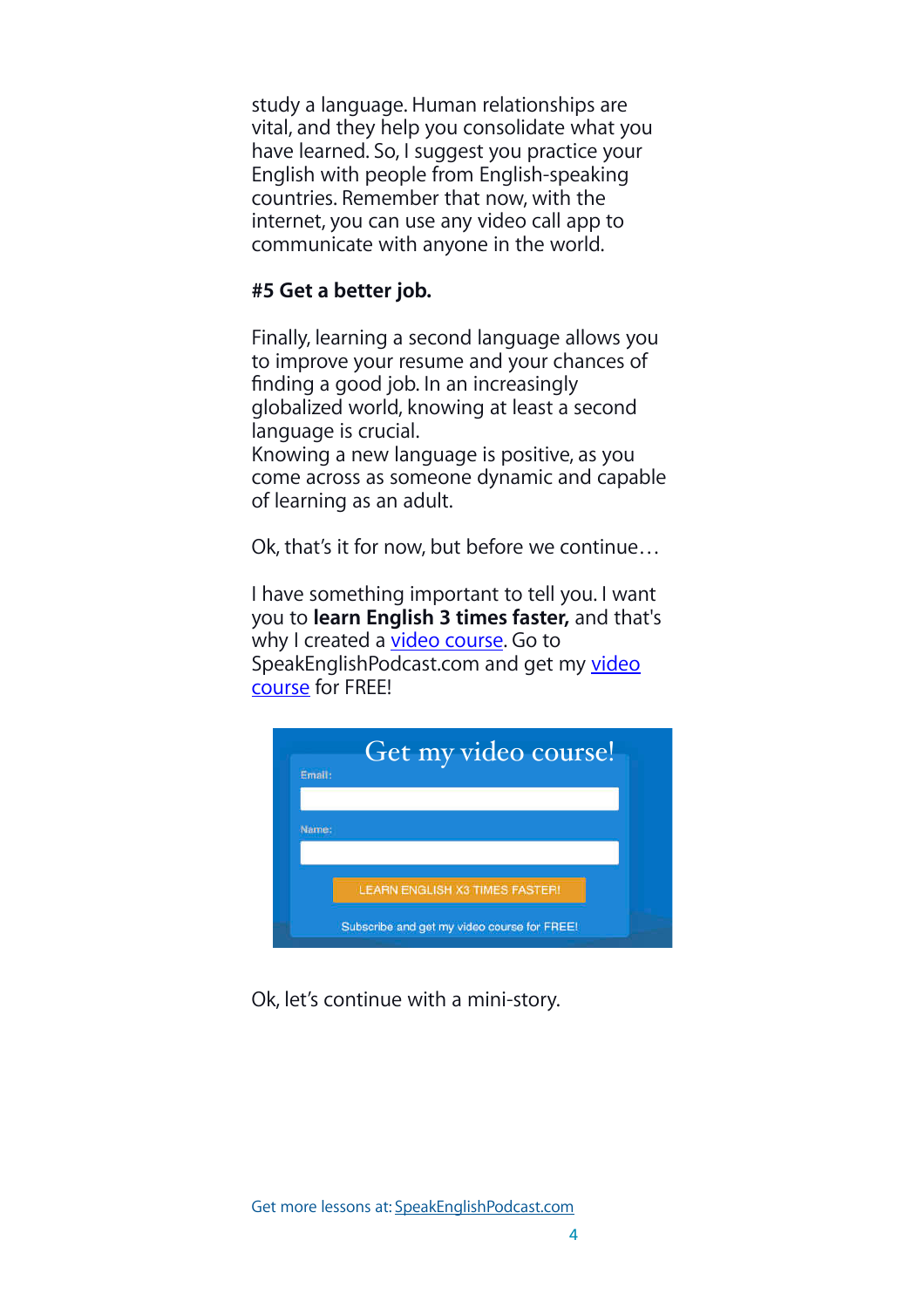# **Mini-Story**

(practice your speaking)

*A mini-story is very simple but really powerful. I ask easy questions on purpose so that you can simulate a conversation. It's like talking with another person in English.*

Let's start!

**Learning English is an excellent exercise for our brain.**

# **What is excellent?**

Learning English. **Is learning English excellent for our body?** No. No. Not for our body. For our brain. It is an excellent exercise for our brain. **What is an excellent exercise?** Learning English. Learning English is very beneficial for what we have inside our heads.

# **It helps us improve our memory and concentration.**

## **Does it help us to worsen our memory?**

No. No. Not worsen. It helps us improve our memory.

**Does it help us improve our concentration?** Are you talking to me? Yes, you! You are distracted. I repeat the

question:

#### **Does it help us to improve our concentration?**

Yes, it helps us improve our concentration and memory.

**Who does it help to improve - them or us?** Us. It helps us to improve.

# **You learn a new culture and a new way of thinking.**

Get more lessons at: [SpeakEnglishPodcast.com](https://www.speakenglishpod.com/)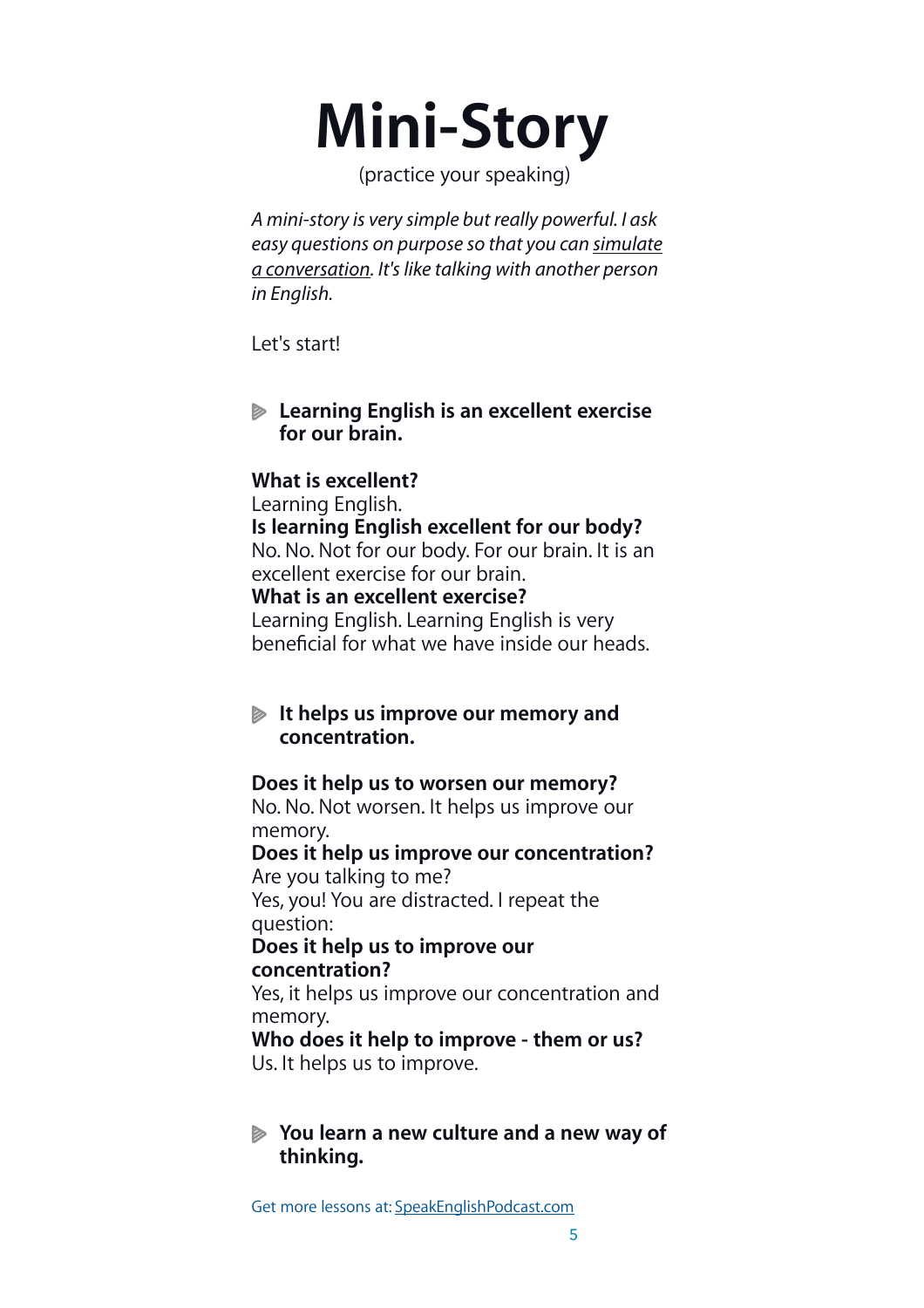**Do you learn a new culture?** Yes. You learn a new culture. **What does the culture you learn look like?** New. The culture you learn is new. Also, you learn a different way of thinking. **Do you learn to think in the same way?** No. Not the same way. You learn a new way of thinking.

#### **Learning a new language helps us to improve our self-esteem.**

#### **Does it help us to cry every time we learn a new language?**

No. No. That only happens when we peel onions. Learning a new language helps us improve our self-esteem. We feel better about ourselves.

#### **What is our improvement?**

Our self-esteem. It improves our self-esteem.

#### **It allows us to make more friends.**

#### **Does it allow us to win the lottery?**

No. No. It allows us to make more friends. **What can we make? Enemies?** No, not enemies. Friends. Learning a new language allows us to make more friends.

## **And, the ultimate benefit is that we can get a better job.**

#### **Is that the ultimate benefit?**

Yes, the ultimate benefit is the last benefit. **Can we get a job just like the one we have?** No. No. We can get a better job. **What can we get?** A better job. We can get a better job.

Perfect! It's the end of this mini-story. And as you can see, through questions and answers,

Get more lessons at: [SpeakEnglishPodcast.com](https://www.speakenglishpod.com/)